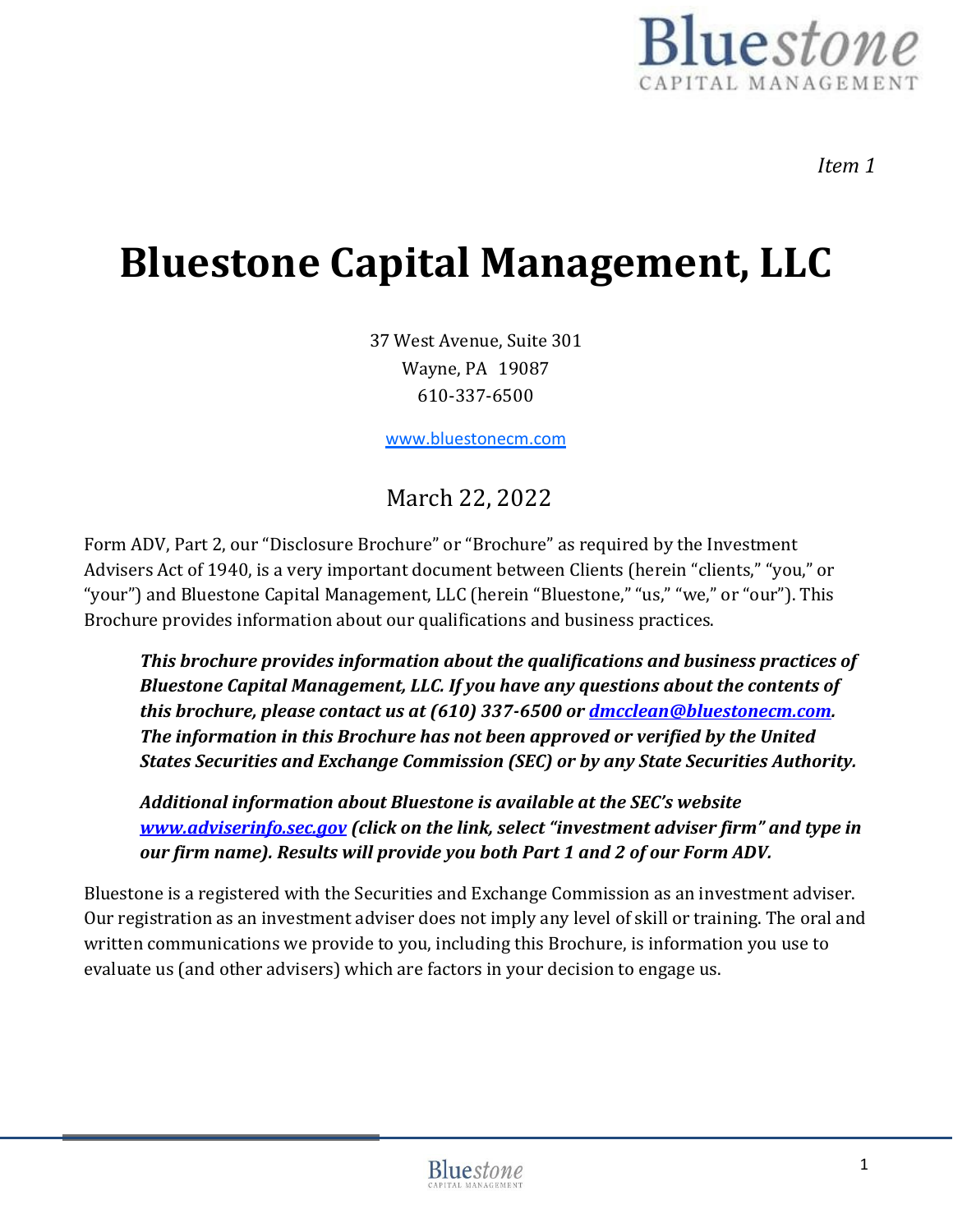

## <span id="page-1-0"></span>**Item 2 – Material Changes**

There have been no material changes since the last version of this document.

We may, at any time, update this Brochure and either send you a copy or offer to send you a copy (either by electronic means (email) or in hard copy form). If you would like another copy of this Brochure, please download it from the SEC Website as indicated above or you may contact David McClean, at [dmcclean@bluestonecm.com.](mailto:dmcclean@bluestonecm.com.)

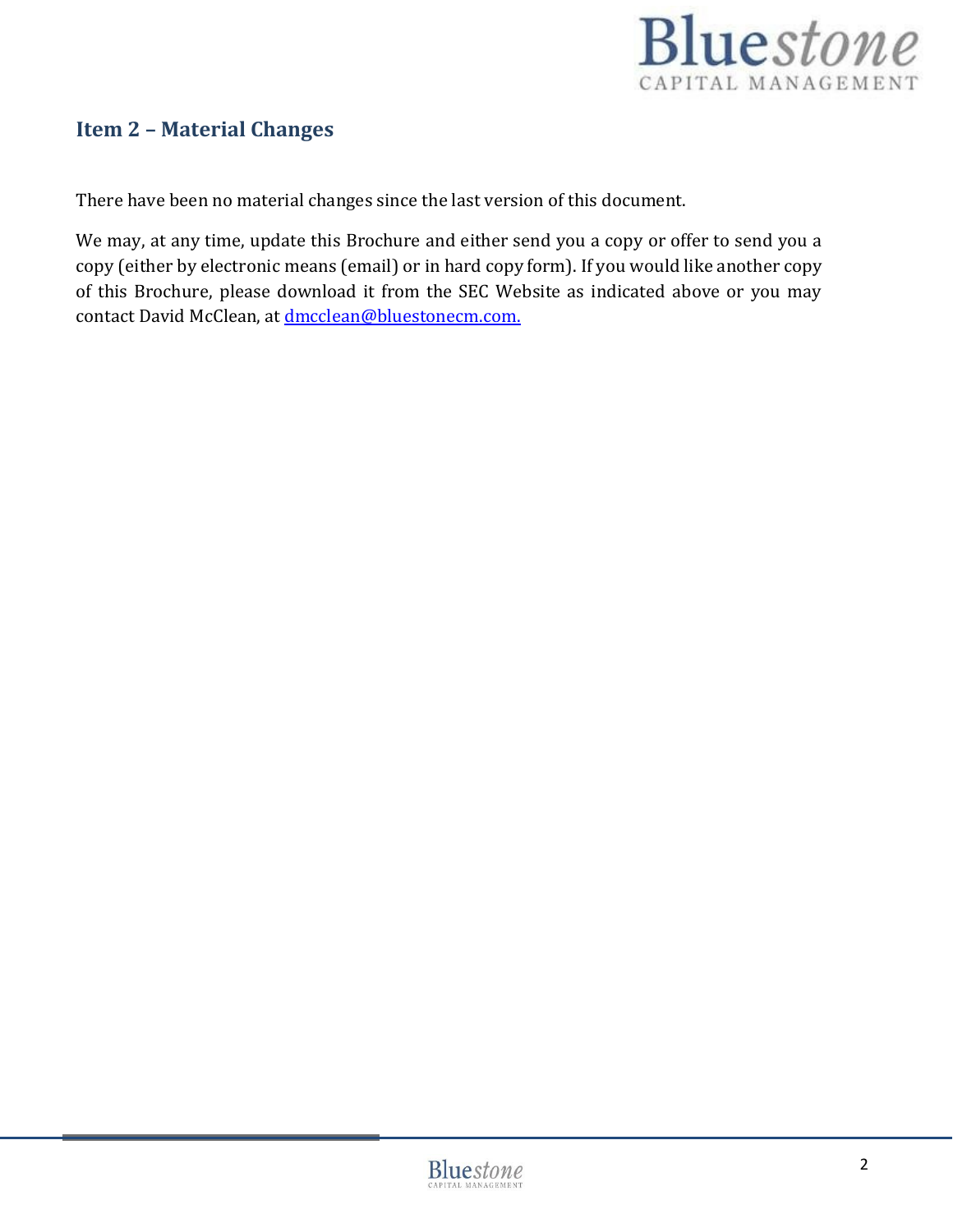# Bluestone CAPITAL MANAGEMENT

## <span id="page-2-0"></span>**Item 3 - Table of Contents**

|--|

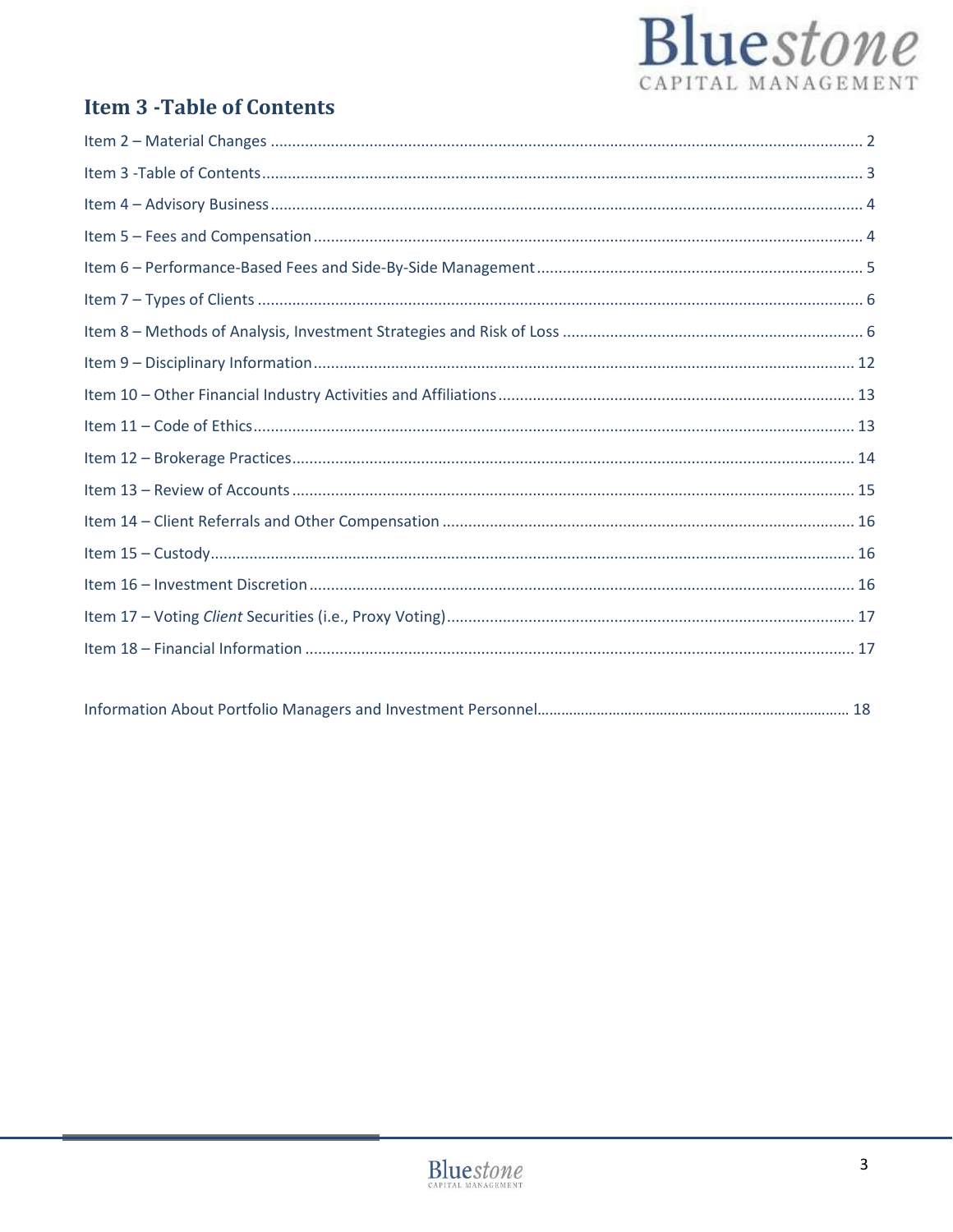

## <span id="page-3-0"></span>**Item 4 – Advisory Business**

#### **Description of Advisory Services:**

Bluestone Capital Management, LLC ("Bluestone," "we," or "us") is an SEC-registered investment adviser that provides advisory and investment management services to institutional investors and (primarily) high-net-worth individuals. Bluestone's total assets under management as of February 28, 2021 were approximately \$1,679,632,123, of which approximately \$314,621,123 million was managed on a discretionary basis, with \$1,365,011,000 managed on a non-discretionary basis pursuant to a sub-advisory agreement in connection with certain collateralized debt obligation ("CDO") vehicles. Further, of the funds managed on a discretionary basis, \$237,782,987 were assets of a registered investment company (i.e., a public fund registered under the Investment Company Act of 1940, as amended).

We provide a variety of asset management services, including the discretionary management of separate accounts, of private funds, sub-advisory services to public and private funds and separately managed accounts. Bluestone claims compliance with the **Global Investment Performance Standards** [\(GIPS®\).](https://www.gipsstandards.org/Pages/index.aspx) 

We generally manage individual client accounts on a discretionary basis, which allows us to change client portfolio allocations as we deem prudent without prior authorization. Some clients may choose to have their accounts managed on a non-discretionary basis. If a non-discretionary account is preferred, our ability to reposition assets may be affected, and it may delay our ability to reallocate assets in response to market conditions.

## <span id="page-3-1"></span>**Item 5 – Fees and Compensation**

Our fees for asset management services are generally based on the level of assets under management (asset-based fees). For certain accounts, we may charge fees on a share of the capital appreciation of the funds or securities in a client's account, in the manner indicated in the respective client investment management agreements (performance fees). Asset-based fees generally range from 1 percent to 2 percent of assets under management, and performance fees range up to 20 percent. For retirement plans, we charge asset-based fees ranging from 0.25% to 1.00% of plan assets, depending on the scope of services provided (higher fees may be warranted in certain cases). In most cases, fees are negotiable within the specified ranges.

For more details regarding fees, contac[t bshevland@bluestonecm.com.](mailto:bshevland@bluestonecm.com)

We may change our fee schedules upon 30-days prior written notice. No fee adjustments will be made for additional deposits, partial withdrawals, account appreciation or depreciation. Fee adjustments will be made if accounts are added or closed. We aggregate all of a client's managed accounts together to determine the quarterly fee due. Depending on a client's account balance, fees may be higher than those charged by other investment advisers. Similar advisory services may be obtained elsewhere at a lower cost.

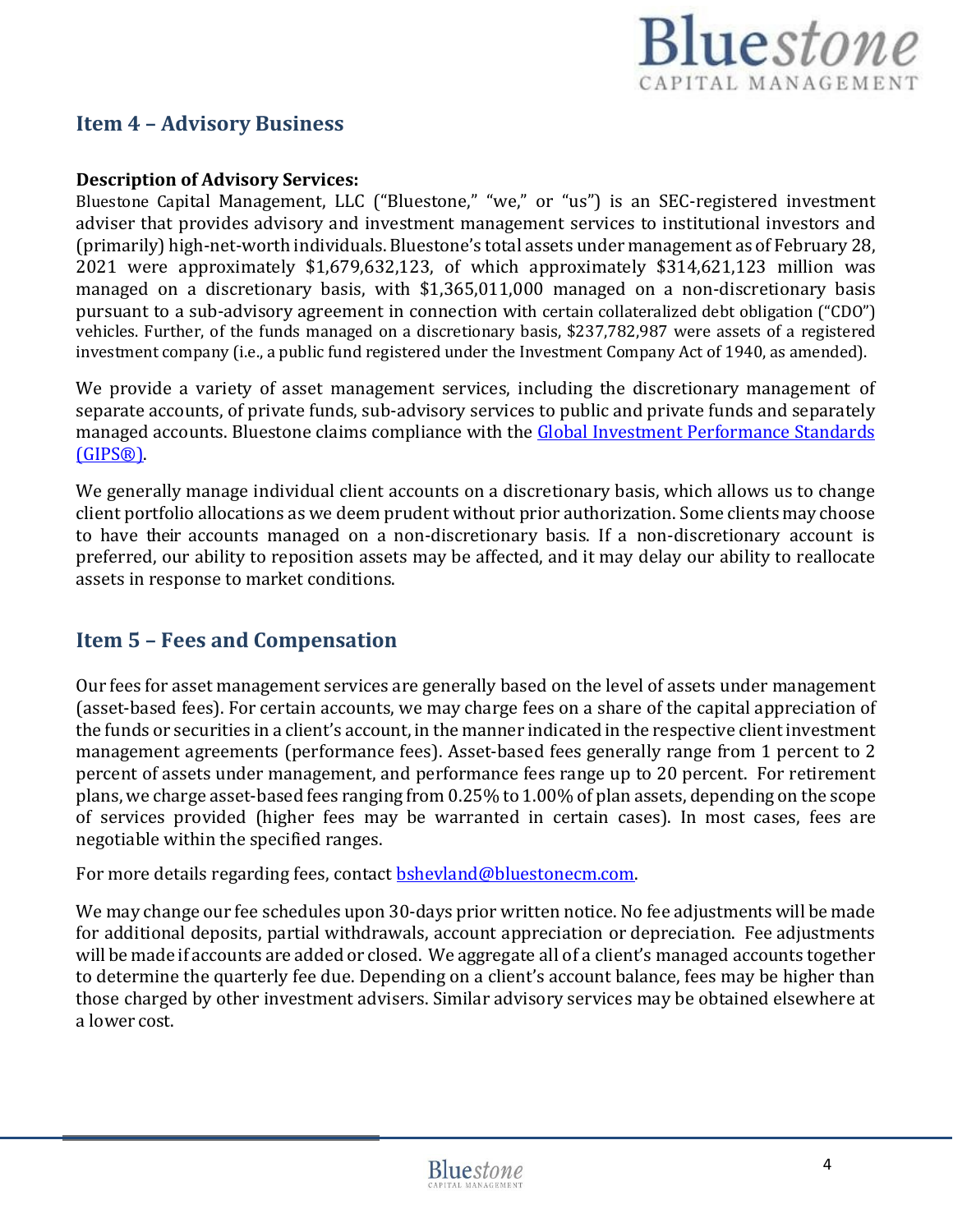

Advisory fees will be charged in advance of each calendar quarter, or on a daily basis if supported by the custodian; our private limited partnership funds charge advisory fees on a monthly basis in arrears. The quarterly advisory fee will be based on the value of the managed portfolio on the last business day of the just completed calendar quarter. Fees for partial periods will be pro-rated. The initial advisory fees will be calculated based on the value of the account when it is opened. Fees may be billed to the client, or, pursuant to a pre-arrangement and as indicated in the advisory agreement, may be deducted from the client's account. Client will be able to see all fees deducted from their accounts by reviewing their account statements, and should there be any questions should contact us without delay.

Advisory fees payable to us do not include all the fees you will pay when we purchase or sell securities for your account(s). For example, clients will pay brokerage commissions, custody fees, exchange fees, and fees charged by other advisers managing their accounts. See also, "Third Party Asset Management Services" below.

Clients may terminate their advisory agreements with us, without penalty, upon written notice as indicated in their respective advisory agreements.

Bluestone or affiliates of Bluestone may receive fees or other remuneration for services provided to certain clients. For example, Bluestone or an affiliates may, *inter alia*, charge institutional clients fees in connection with advice on certain structured products or service fees for account administrative costs. Bluestone does not pay the costs of custodians, commissions, or other fees charged to clients by third-party service providers unless agreed in the relevant investment management agreement with clients. Bluestone or its affiliates have entered into one or more distribution agreements with certain funds pursuant to which it may receive selling compensation for selling shares in those funds.

#### <span id="page-4-0"></span>**Item 6 – Performance-Based Fees and Side-By-Side Management**

As indicated, for certain accounts, we may charge advisory fees on a share of the capital appreciation of the funds or securities in a client account (so-called performance-based fees). Our performance-based fee calculations include (or may include) a high-water mark feature where fees are only charged on amounts that represent new highs for the affected client's account each month. This may create a conflict of interest which could provide an incentive for us to recommend investments in the strategies with performance-based fees. We manage this conflict of interest by carefully screening the qualifications of the investors in these accounts as well as their risk and return objectives to determine suitability.

Currently, Bluestone serves as investment manager or sub-adviser to private funds, and currently serves as investment manager to Polaris Point, LP, which is a private investment company from which Bluestone receives an asset-based fee as well as the potential for performance-based compensation. Bluestone may in the future have compensation arrangements similar to its arrangement with Polaris Point, LP and other private funds it currently manages.

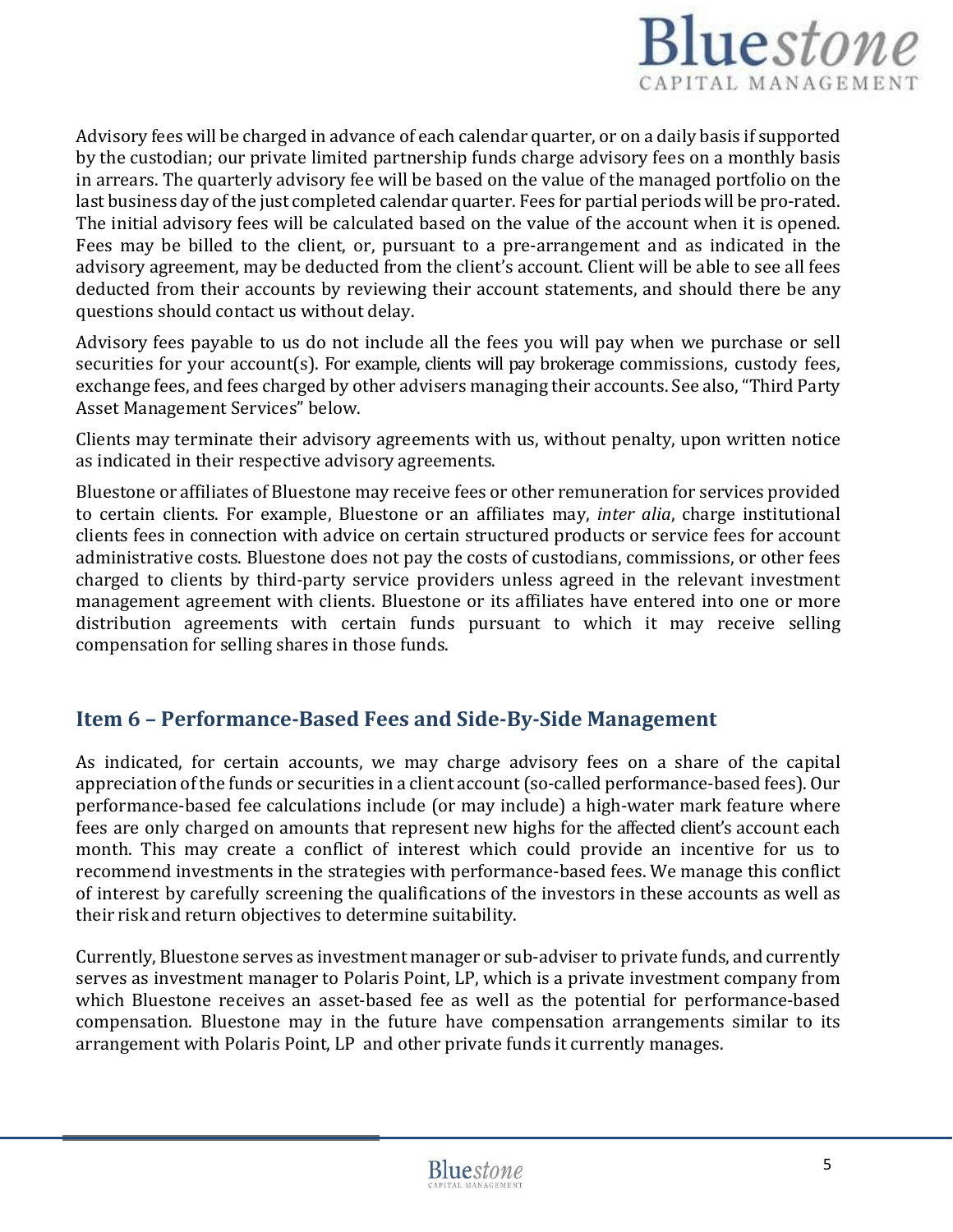

## <span id="page-5-0"></span>**Item 7 – Types of Clients**

Bluestone focuses on the management of institutional client accounts, e.g. private funds, pubic funds, and other types of institutional investor. However, we also provide advisory services for high-net-worth individuals, other financial advisors, and investment advisers.

## <span id="page-5-1"></span>**Item 8 – Methods of Analysis, Investment Strategies and Risk of Loss**

We use a wide variety of sources to gather, analyze, and interpret information relating to the securities we recommend. These sources include communicating directly with issuers to gather information on a particular investment opportunity, reviewing public filings and financial information provided by data services, third party research, and analysis of quantitative or qualitative information. In additional to standard reference sources for information regarding economic conditions and corporate data, we also rely on pricing data analysis and portfolio research services as well as internally generated research.

#### **Investment Strategies:**

We employ various strategies for our asset management services:

#### **Portfolio Management Services**

#### • **Bluestone Elite**

Our Bluestone Elite strategy utilizes tactical asset management to improve the risk adjusted return versus a traditional all equity portfolio over the course of a full market cycle. The strategy primarily utilizes ETFs and equities but may access fixed income and preferred securities for the purposes of portfolio construction. The Manager uses a top-down approach to identify sectors that we believe will produce strong or weak relative performance to the overall market and makes investments to capitalize on these market opinions. When we deem it appropriate to position the portfolio defensively, this strategy considers cash to be an asset class and will allocate a significant percentage to cash and cash equivalents. The risk profile ofthe Bluestone Elite portfolios will range significantly over time from very conservative to very aggressive. We will occasionally make significant allocations to cash or cash equivalents based upon our view of the market. We may trade securities over a shorter-term when our research uncovers opportunities. The Elite strategy holds publicly traded securities such as equities and ETFs and is subject to fluctuations similar to the equity markets. The Elite strategy is appropriate for investors seeking growth that are comfortable with the full risk of the equity market.

#### • **Bluestone Income Portfolio**

Our Bluestone Income Portfolio model is a separately managed account with a primary objective of income generation and a secondary objective of capital appreciation. The strategy is managed to have less volatility than a pure equity

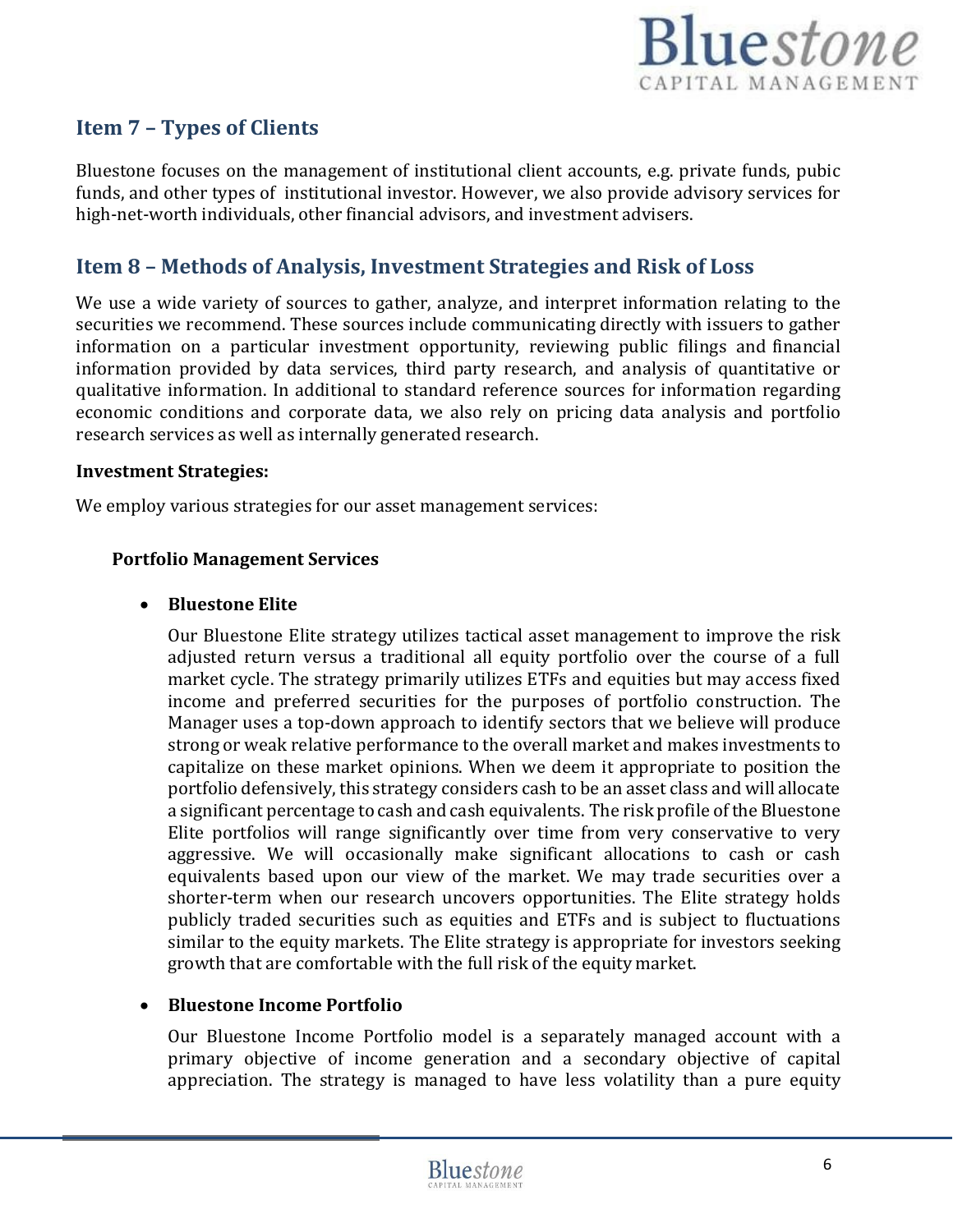

allocation. We use in-depth, fundamental research to select securities to achieve these objectives. The Bluestone Income managed accounts invest in exchange-traded common, preferred and debt securities. The percentage allocation of each asset class may vary significantly, depending on market conditions. The investment strategy employed in this portfolio seeks to generate current income by selecting securities that pay dividends or interest. We manage accounts utilizing this portfolio strategy to produce income while attempting to reduce volatility with a more conservative profile than an all equity portfolio. The Income strategy holds publicly traded securities such as equities and ETFs and is subject to fluctuations similar to, but generally less than, the equity markets. The Bluestone Income strategy is appropriate for a balanced investor who seeks current income.

#### • **Bluestone Income Plus**

Our Bluestone Income Plus model portfolio follows our Bluestone Income model, but also utilizes a buy-write options strategy, which seeks to provide additional income to the investor. This strategy is primarily focused on writing calls on long positions of underlying equities in the income strategy. While the Bluestone Income Plus strategy will hold similar securities and have significant overlap to the Bluestone Income strategy it will have different allocations and securities in many cases. The Income Plus strategy holds publicly traded securities such as equities and ETFs and is subject to fluctuations similar to, but generally less than, the equity markets. The Bluestone Income strategy is appropriate for a balanced investor who seeks currentincome.

#### • **Bluestone Asset Allocation Portfolio ("AAP")**

We have several Asset Allocation Portfolios based on unique risk/return profiles – Conservative, Moderate, Balanced, Growth and Aggressive. Based on your investment objectives and financial needs, we offer separately managed accounts that invest in various securities designed to meet the risk/return profile ofthe chosen model. These AAP portfolios primarily utilize ETFs and mutual funds. The AAP Portfolios hold publicly traded securities such as equities and ETFs and are subject to fluctuations that vary based on the risk they take. The Conservative strategy is managed to have the least amount of fluctuation and lowest return while the Aggressive strategy has the highest return potential and most fluctuation.

#### • **Customized Portfolio Management**

We also offer customized asset allocation and portfolio management strategies to individual clients. A wide variety of securities, including mutual funds, ETFs, stock, bonds, preferred securities, limited partnerships and third-party managed accounts, may be used to customize client portfolios depending on the risk/return criteria of each client.

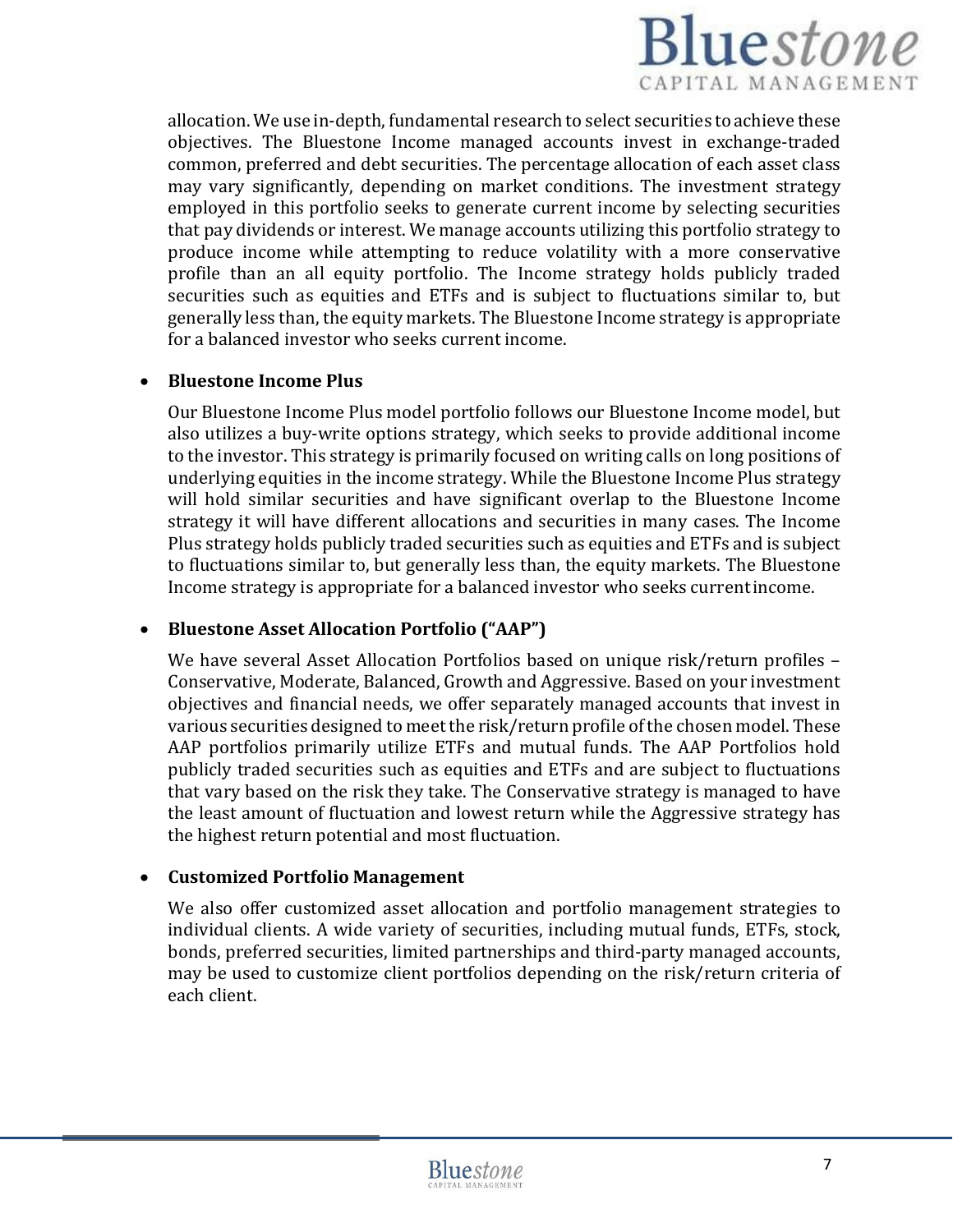

#### • **Bluestone Structured Portfolios**

We have several Structured Portfolios based on targeted risk/return profiles and investment objectives – Structured Yield, Structured Growth, Structured Total Return and Structured GRAT. These Structured Portfolios primarily use Structured Investments (also known as Structured Products or Structured Notes) that are designed to achieve a return objective but may also use ETF's, bonds, cash, and cash equivalents. The Structured Yield Portfolios are managed to provide a targeted range of yield for a given risk/return investor profile. The Structured Growth portfolios will be managed to provide uncapped growth potential and downside risk reduction for a given risk/return profile. The Structured Total Return portfolio will be managed to provide limited growth potential with a targeted total return objective and varied downside risk reduction for a given risk/return profile. Structured Investments are debt obligations that are subject to the credit risk of the issuer and credit diversification is an important consideration when managing the portfolios. Structured Investments are generally considered illiquid securities and security prices will fluctuate subject to secondary market liquidity. The payoffs of Structured Investments are linked to underlying indices and/or ETFs and their prices will fluctuate depending on the performance of the underliers.

#### **Third-Party Asset Management Services**

We also offer the services of various third-party investment advisers to allow our clients access to additional asset management services and strategies. We will assist clients in reviewing and analyzing the services of these third-party advisers as they relate to investment objectives and risk profiles. We will also assist with ongoing performance monitoring and communication with the third-party advisers. If needed, we will recommend changes to other third-party managers.

Third party managers may share a portion of their management fees with us, or otherwise compensate us, for referring clients to them. This may create a conflict of interest. We manage this conflict by advising our clients of such fee arrangements and by performing due diligence on the third-party managers to ensure that they put the needs of our clients first.

Our maximum fee for accounts utilizing third party separate account asset management services is one percent (1%), which is subject to change, although our fees are negotiable under certain circumstances. In addition to our fee, you will pay a fee to the third-party manager as well as transaction, account maintenance, and other account fees and expenses unrelated to Bluestone's investment advisory or management services. The third-party manager's Disclosure Brochure will provide additional details of the fees and expenses that apply to their services. We will cap the total management fees that you pay to us and the third-party separate account manager at three percent (3%). However, if the third-party manager charges performance-based fees, these will be in addition to the 3% advisory fee cap.

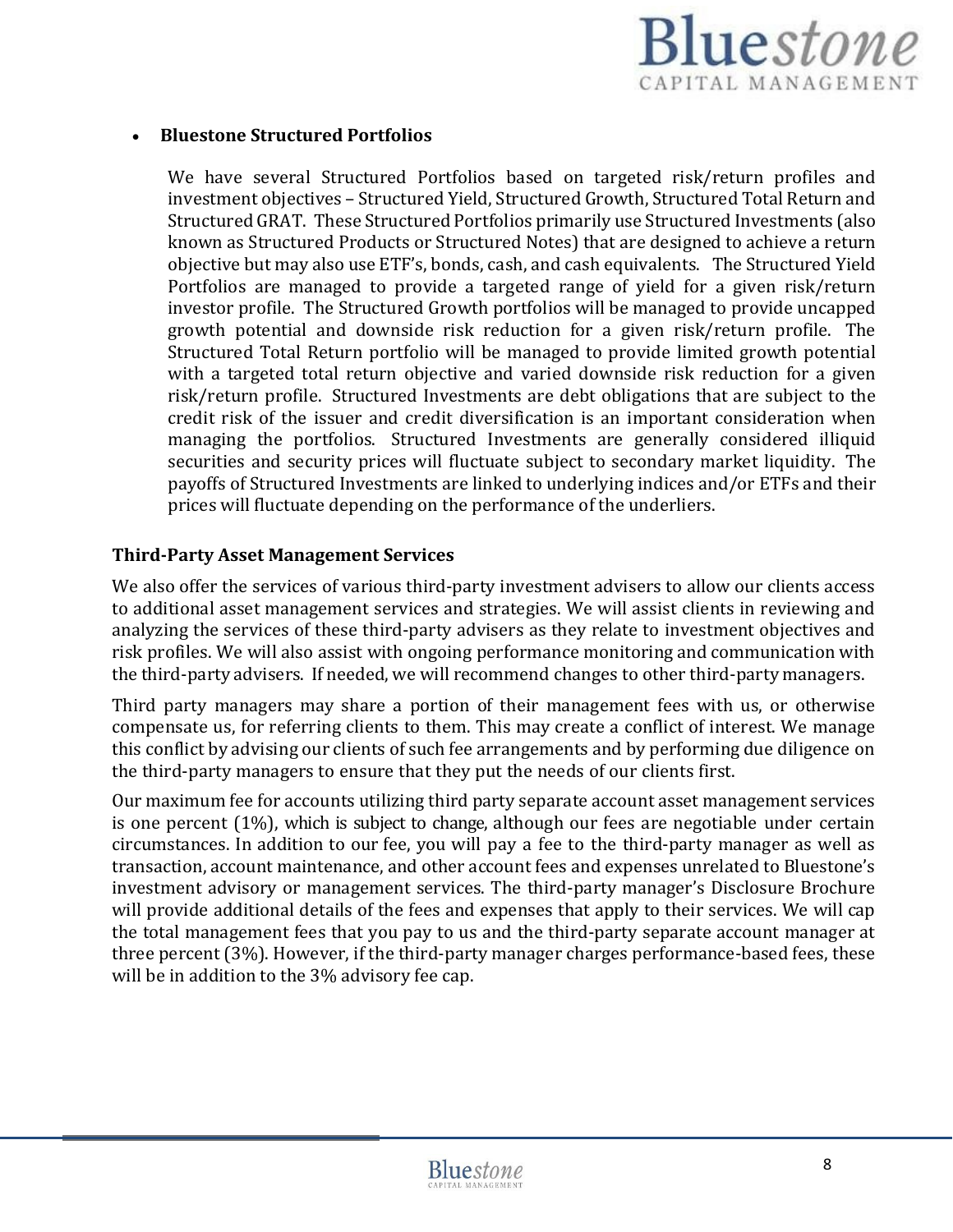

Fees paid by our clients for third party management services arranged through us may be higher or lower that if the clients were to contract directly with the third-party manager. We will provide additional disclosures specific to each managed program should a client decide to utilize third party management services.

#### **Risk of Loss:**

All investments in securities include a risk of loss of your principal (invested amount) and any profits that have not been realized (the securities were not sold to "lock in" the profit). As you know, stock markets, bond markets fluctuate substantially over time. In addition, as recent global and domestic economic events have indicated, performance of any investment is not guaranteed. As a result, there is a risk of loss of the assets we manage that may be out of our control. We will do our very best in the management of your assets; **however, we cannot guarantee any level of performance or that you will not experience a loss of your account assets**. **Your participation in any of the management programs offered by us will require you to be prepared to bear the risk of loss and fluctuating performance.**

We do not represent, warrant, or imply that the services or analytical methods we employ can or will predict future results, successfully identify market tops or bottoms, or insulate you from losses due to major market corrections or crashes. **Past performance is not an indication of future performance. We cannot guarantee that your goals or objectives will be achieved, or that advisory services offered by us will provide a better return than other investment strategies.**

In situations when we employ a shorter-term trading approach which results in more frequent trading, investment performance may be negatively impacted as a result of increased transaction fees and capital gains taxes.

We detailed above, we primarily invest in stocks, bonds, ETFs, and mutual funds and employ a long-term strategy. We also offer investments in options and limited partnerships and the use ofthird-party managers. There are specific risks associated with each type of investment (Note: The risks indicated below do not indicate all the risks attendant to the management of your account or to the assets in your account, but what follows is intended to be representative of the most common portfolio and investment risks):

• **Stocks:** Investing in stocks involves risks relating to:

**Financial risk:** risk that the companies we recommend to you may perform poorly, which will affect the price of your investment.

**Market risk:** risk that the stock market will decline, decreasing the value of the securities we recommend.

**Inflation risk:** risk that the rate of price increases in the economy will lessen the relative returns associated with the stock.

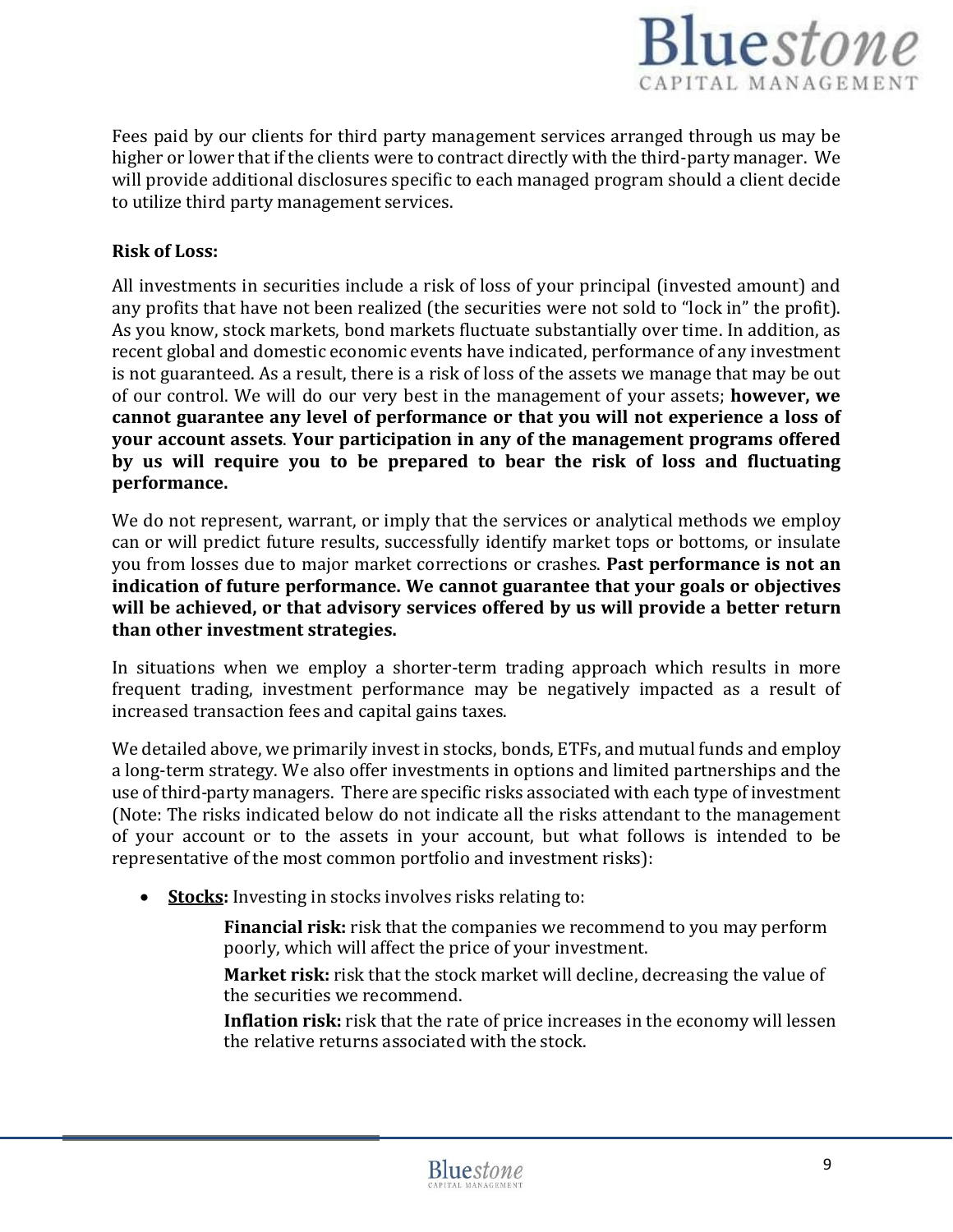

**Political and governmental risk:** risk that the value of your investmentmay change with the introduction of new laws or regulations

• **Bonds:** Investing in bonds involves risks relating to:

**Interest rate risk:** risk that the value of the bonds we recommend to you will fall if interest rates rise.

**Call risk:** risk that your bond will be called or purchase back from you when conditions are favorable to the bond issuer and unfavorable to you.

**Default risk:** risk that the bond issuer may be unable to pay you the contractual interest or principal on the bond in a timely manner or at all.

**Inflation risk:** risk that the price increases in the economy will negatively impact the relative returns associated with the bond.

• **Mutual Funds:** Investing in mutual funds involves risks relating to:

**Manager risk:** risk that the investment manager of an actively managed mutual fund will fail to execute the fund's stated investment strategy.

**Market risk:** risk that the stock market will decline, decreasing the value of the securities contained in the mutual funds we recommend to you.

**Industry risk:** risk that a group of stocks in a single industry will decline in price due to adverse developments in that industry, decreasing the value of mutual funds that are significantly invested in that industry**.**

**Inflation risk:** risk that the rate of price increases in the economy lessensthe relative rate of return associated with the mutual fund.

• **Structured Investments (also: Structured Products or Structured Notes):** Investing in Structured Investments involves risks relating to:

> **Interest rate risk:** risk that the value of the Structured Investments we recommend to you will fall if interest rates rise.

**Call risk:** risk that your Structured Investments Notes will be called or purchased back from you when conditions are favorable to the issuer and unfavorable to you.

**Default Risk:** risk that the Structured Investments issuer may be unable to pay

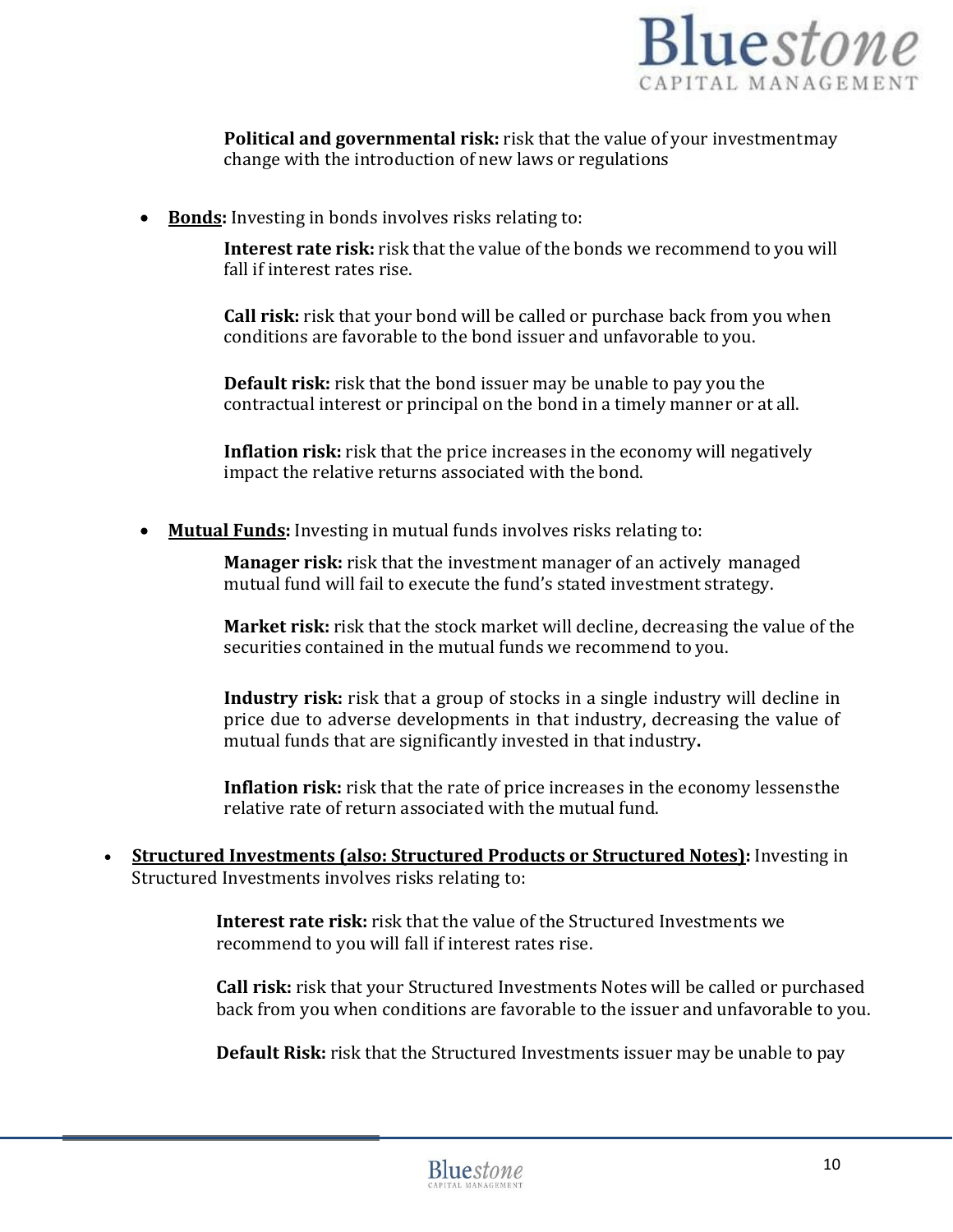

you the contractual interest or principal on the Structured Investments/Products/Notes in a timely manner or at all.

**Inflation Risk:** risk that the rate of price increases in the economy will lessen the relative returns associated with the Structured Investments.

**Market Risk:** risk that the underlying assets/indices the Structured Investments is linked to will decline, potentially decreasing the value of the Structured Investments we recommended to you.

**Tax Risk:** risk that tax treatment of Structured Investments may change in a way that is not favorable to you.

**Liquidity Risk:** risk that the price at which you may be able to trade a Structured Investments could be adversely affected if there is little or no secondary market provided.

**Conflicts of Interest Risk:** risk that our affiliations with issuers, distribution platforms and broker-dealers as described in this brochure are potentially averse to your interests as an investor in Structured Investments.

• **ETFs:** ETF performance may not exactly match the performance of the index or market benchmark that the ETF is designed to track because the ETF will incur expenses and transaction costs not incurred by any applicable index or market benchmark; certain securities comprising the index or market benchmark tracked by the ETF may, from time to time, temporarily be unavailable; and supply and demand in the market for either the ETF and/or for the securities held by the ETF may cause the ETF shares to trade at a premium or discount to the actual net asset value of the securities owned by the ETF. Certain ETF strategies may from time to time include the purchase of fixed income, commodities, foreign securities, American Depositary Receipts, or other securities for which expenses and commission rates could be higher than normally charged for exchange-traded equity securities, and for which market quotations or valuation may be limited or inaccurate. Clients should be aware that to the extent they invest in ETF securities they will pay two levels of advisory compensation – advisory fees charged by Bluestone plus any management fees charged by the issuer of the ETF. This scenario may cause a higher advisory cost (and potentially lower investment returns) than if a Client purchased the ETF directly. An ETF typically includes embedded expenses that may reduce the fund's net asset value, and therefore directly affect the fund's performance and indirectly affect a Client's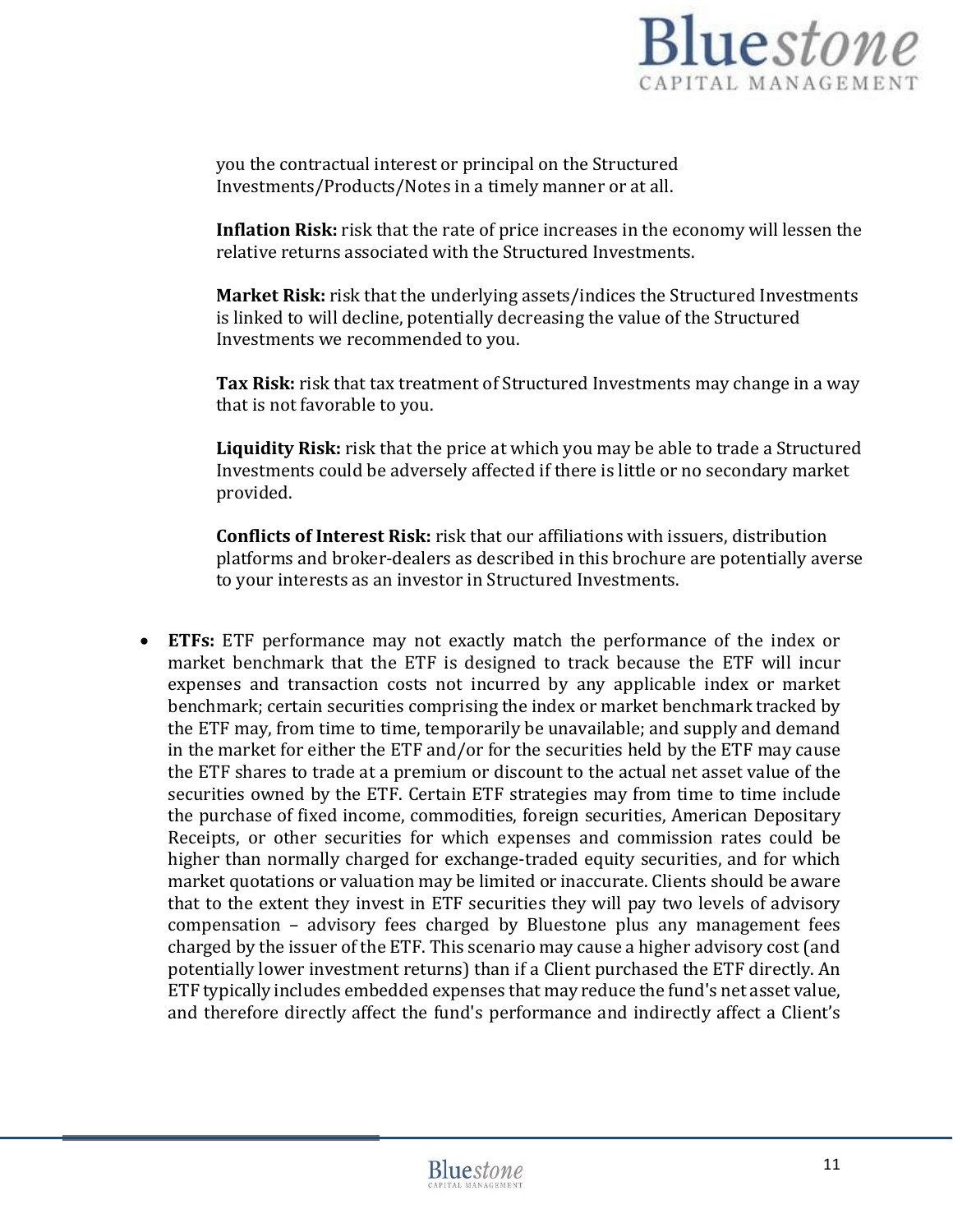

portfolio performance or an index benchmark comparison. Expenses of the fund may include investment advisor management fees, custodian fees, brokerage commissions, and legal and accounting fees. ETF expenses may change from time to time at the sole discretion of the ETF issuer. Bluestone discloses each ETF's current information, including expenses, on the Site. ETF tracking error and expenses may vary.

- **Options:** The use of put and call options may result in account losses, force the sale or purchase of underlying securities at inopportune times or at unfavorable prices, limit the amount of appreciation an account may realize, or cause an account to hold a security it otherwise might sell. The use of options as a hedging instrument may involve losses that are greater than the value of the assets in the account. Options may not be able to be readily sold, resulting in substantial losses. Although option hedging strategies are used to minimize the risk of loss, they also tend to limit potential gains.
- **Limited Partnerships:** Investments in limited partnership interests are often not registered under the securities laws and may not be able to be readily sold. Redemption options may be limited or may not exist at all. Because of the limited market for these investments, it is difficult to accurately value the investment over time. Generally, you must meet certain criteria in order to be able to invest in limited partnership interests. You may also incur tax liabilities for which you will not receive an associated cash distribution, and you may also be subject to alternative minimum tax (AMT).
- **Third Party Managers:** In instances when we recommend that you use a third-party manager to manage your account, we will provide you with a disclosure brochure for the third-party manager that will detail its investment strategies, methods of analysis, and associated risks.
- **Long-Term Strategy:** A long-term strategy generally assumes that the financial markets will rise over time, which may not occur within your time horizon. Holding investments long-term may involve a lost opportunity costs by tying up assets that may be used for more beneficial short-term investments.

## <span id="page-11-0"></span>**Item 9 – Disciplinary Information**

We do not have any legal, financial or other "disciplinary" matters to disclose. We are obligated to disclose any disciplinary event that would be material to you when evaluating us to initiate a Client/Adviser relationship, or to continue a Client/Adviser relationship with us. This statement applies to Bluestone and its employees.

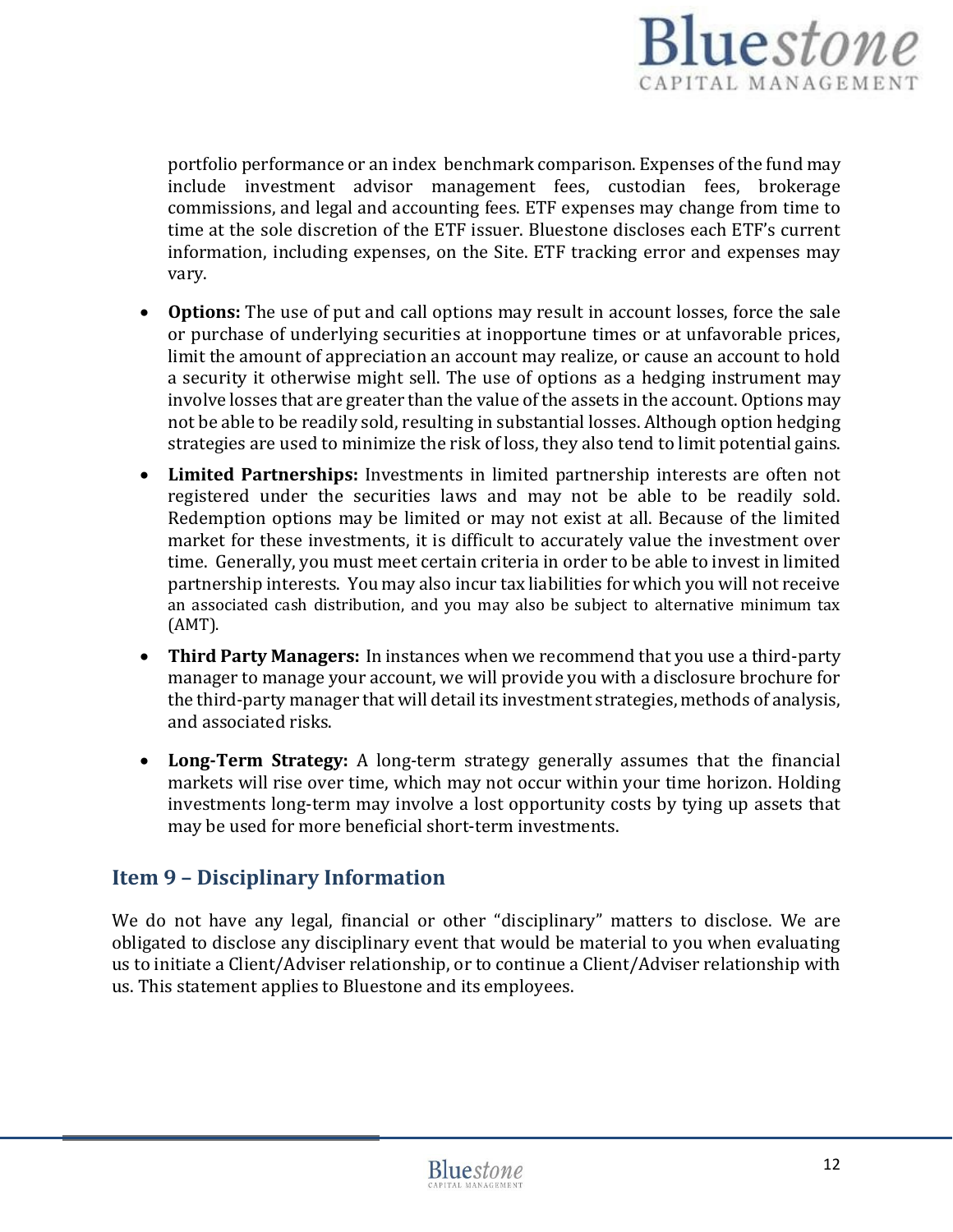## **Bluestone** CAPITAL MANAGEMENT

## <span id="page-12-0"></span>**Item 10 – Other Financial Industry Activities and Affiliations**

Bluestone is affiliated with MCG Securities, LLC ("MCG"), a broker-dealer registered with the Financial Industry Regulatory Authority ("FINRA"). (MCG also does business under the name "Merion Capital Group.")

R5 Partners, Inc. is Bluestone's sole owner, the majority owner of MCG, the sole and managing member of Polaris Point, LP, and a managing member. R5 Partners, Inc. is currently owned by Brian C. Shevland and Lee Calfo. Brian Shevland is registered with MCG and serves as a General Securities Principal of MCG (see below).

Other Bluestone personnel may be registered with MCG from time to time. Lee Calfo is also the CEO of Equalize Capital (formerly "Alden Capital") (an investment management firm consisting of J. Alden Associates and Alden Capital Management (registered investment advisers), and Alden Securities (a registered broker-dealer). Since 2020, Lee Calfo has had no day-to-day management responsibilities with Bluestone. Brian Shevland has no day-today duties with Equalize Capital.

Mr. Shevland currently has investments in certain investment opportunities outside of Bluestone and MCG, including in digital assets/cryptocurrencies, SPACs, and firms buildingout multiverse assets.

## <span id="page-12-1"></span>**Item 11 – Code of Ethics**

Bluestone has a Code of Ethics that governs a number of potential conflicts of interest we have when providing our advisory services to you. This Code of Ethics is designed to ensure we meet our fiduciary obligation to clients and to create a culture of compliance within our firm.

An additional benefit of our Code is to detect and prevent violations of securities laws, including our obligations we owe to you.

Our Code is distributed to each employee at the time of hire, and annually thereafter (if there are changes). We also supplement the Code with annual training and on-going monitoring of employee activity.

Our Code (as well as related written compliance policies) addresses the following:

- Prohibitions on:
	- $\circ$  Insider trading (if we are in possession of material, non-public information);
	- o Rumor mongering;
	- The acceptance of gifts and entertainment that exceed our policy standards;
- Reporting of gifts and business entertainment;
- Employee transactions;

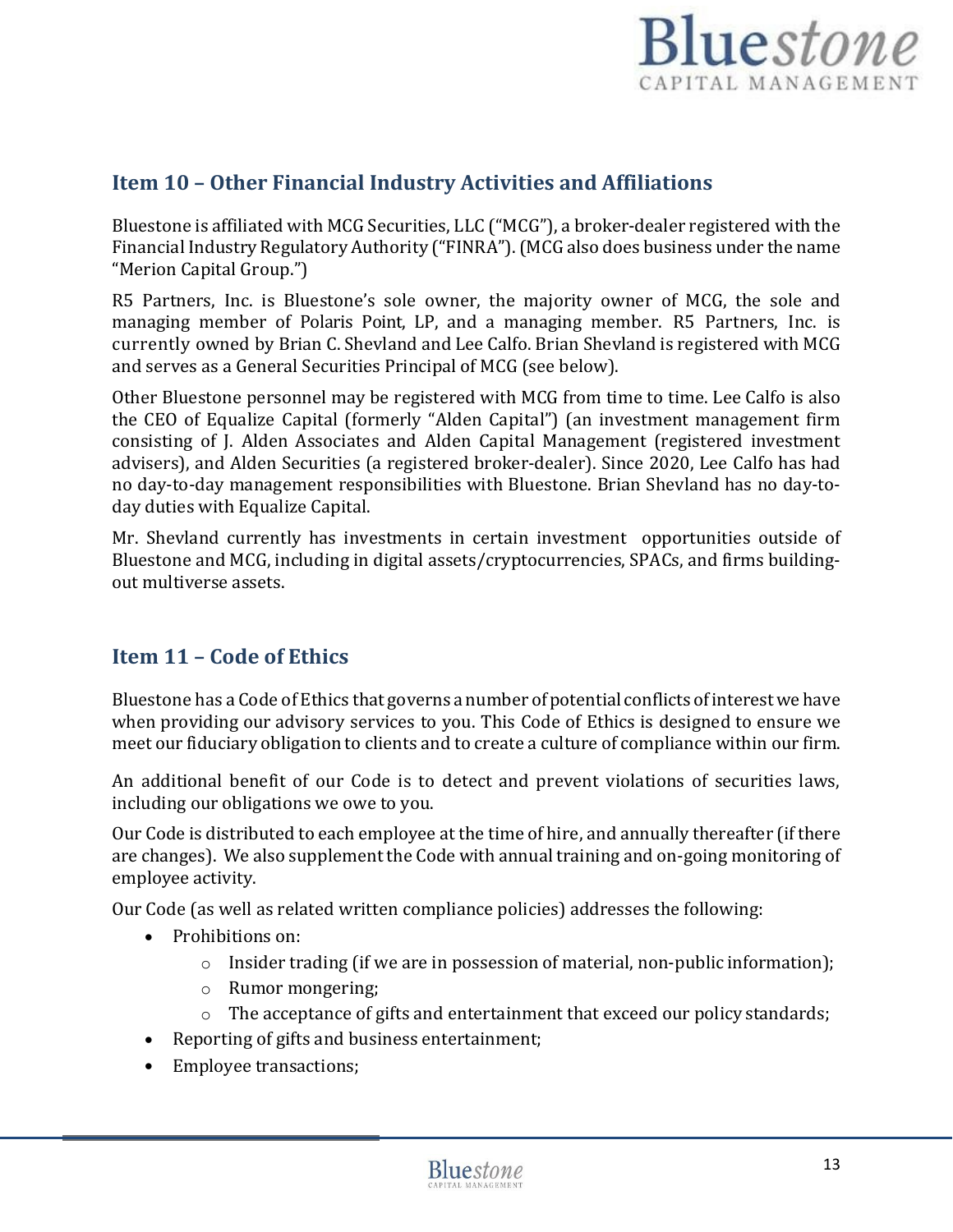

- Reporting (on an on-going and quarterly basis) all personal securities transactions (what we call "reportable securities" as mandated by regulation); and,
- From time to time, we require all employees to re-certify to our Code, identify members of their household and any account to which they have a beneficial ownership (they "own" the account or have "authority" over the account), securities held in certificate form and all securities they own at that time).

Our Code does not prohibit personal trading by employees (or proprietary trading by Bluestone). We may purchase or sell the same or similar securities (or securities that are suitable for an employee or related account but not suitable for any client, including you) at the same time that we place transactions for your account and the accounts of our other Clients. That said, employees, for their own accounts and in accord with their own investment and trading plans and strategies, may buy or sell securities that may differ from those being recommended to clients.

As a client or prospective client of Bluestone, you may request a complete copy of our Code by contacting us at the address, telephone or email on the cover page of this Brochure.

The Code may be amended from time to time, as deem warranted by management.

## <span id="page-13-0"></span>**Item 12 – Brokerage Practices**

#### **General Considerations:**

Several brokerage firms provide execution, clearance and settlement, and custodial services for our clients. To date, we have entered into an agreement with National Financial Services, LLC and Fidelity Brokerage Services, LLC (together referred to as "Fidelity") to participate in the Fidelity Institutional Wealth Services platform ("FIWS"). We have also entered into relationships with Charles Schwab & Co. ("Schwab"), Interactive Brokers, TD Ameritrade, and Stifel Nicolaus. We are not affiliated in anyway with these brokerage firms.

You may choose to hold your account assets at other brokerage firms with which we do not maintain relationships. In the event you choose to do so, our advisory services will include advice only. We will not implement our recommendations by instructing these firms to execute securities transactions for you.

The general considerations that we use in selecting the brokerage firms include:

- Ability to provide quality service
- Financial stability and viability
- Industry reputation
- Ability to provide quality reports
- Availability of an efficient trading platform

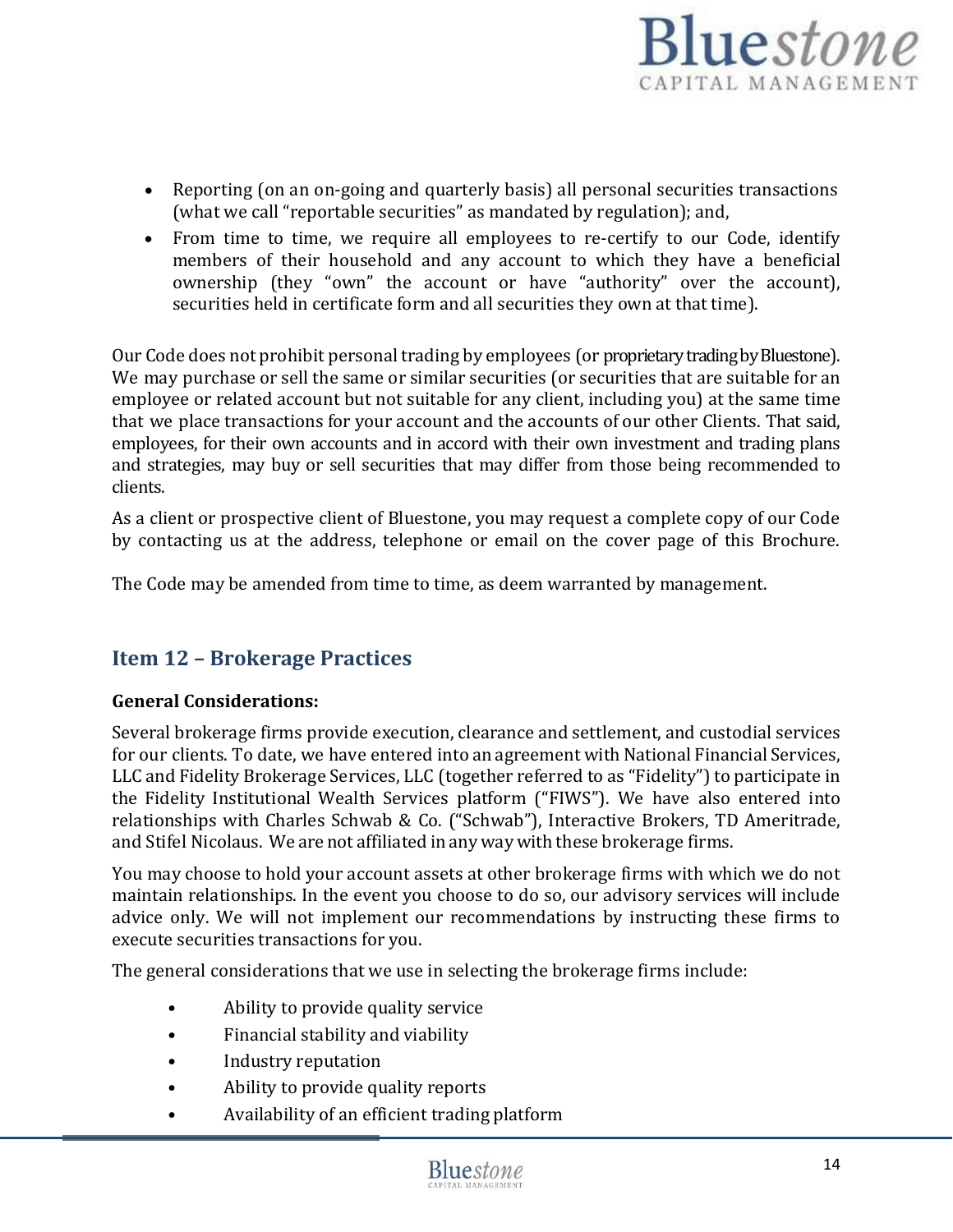

- Products and services available
- Technology resources
- Educational resources
- Execution capability
- Confidentiality and security of your information
- Responsiveness
- Other factors that may bear on the overall evaluation of best price and execution

#### **Research and Other Soft Dollar Benefits:**

As further described in detail below, we receive "soft dollar" benefits from the brokerage firms with which we have relationships. These benefits include access to research and other products and services that we receive in exchange for directing our clients to use the execution services of the brokerage firms and pay commissions for these services. We use these "soft dollar" benefits to pay for research and other services that enhance our investment decision process and trade execution. The receipt of"soft dollar" benefits creates a conflict of interest because we may have an incentive to select or recommend brokerdealers based on our receipt of these benefits, rather than on our clients' receiving best execution for their transactions. We do not allocate "soft dollar" benefits to client accounts proportionately to the "soft dollar" benefits the accounts generate.

We have policies and procedures that address and monitor the use of client commissions to pay for eligible "soft dollar" services. We regularly review the amount of costs allocated to brokers that provide soft dollar services. If certain items obtained with soft dollars are not used exclusively for research or execution services, we will fairly allocate the cost of these products or services to Bluestone for payment.

### <span id="page-14-0"></span>**Item 13 – Review of Accounts**

Client accounts are *reviewed* at least quarterly. The level of review will depend upon the type and composition of client portfolios. Reviews are conducted by the portfolio managers and operations personnel.

On an ongoing basis, we also *monitor* all accounts for performance in relation to general market and economic conditions in light of each client's specific objectives and current asset mix. We request that you notify your Investment Advisory Representative promptly of any changes to your financial goals, investment objectives, or financial situation so that we may adjust our reviews accordingly.

You will or should receive statements at least quarterly directly from the broker-dealer (custodian) carrying your account, as well as transaction confirmations. If required by you investment management agreement, we will provide you a separate report reflecting, among

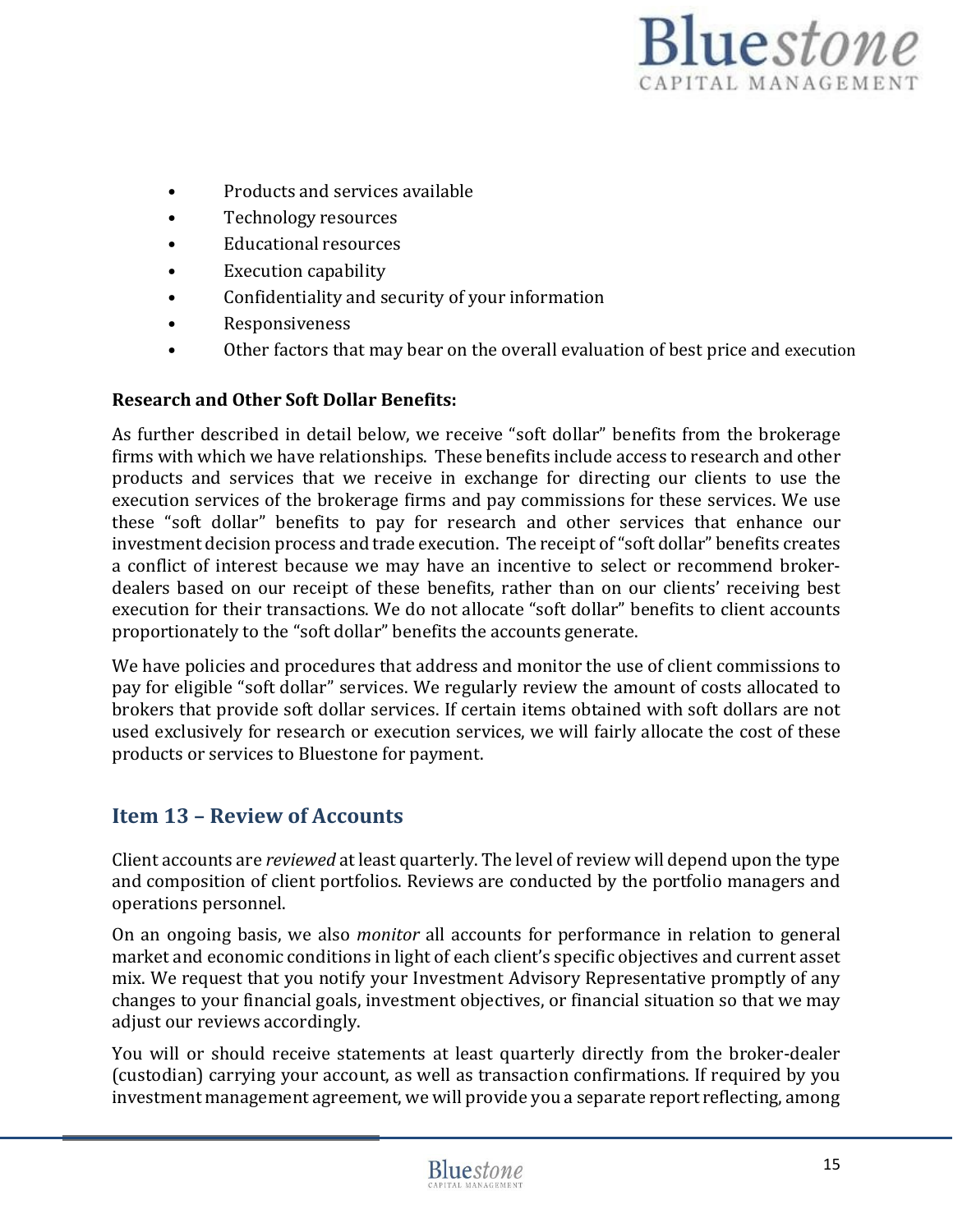

other information, the performance of your managed portfolio.

**You should compare our report with the statements you receive from the custodian broker-dealer and notify us promptly of any discrepancies**.

## <span id="page-15-0"></span>**Item 14 – Client Referrals and Other Compensation**

In addition to the "soft dollar" benefits described above in Item 12 regarding Brokerage Practices, we may also receive benefits from product vendors. These vendors may provide us with monetary and non-monetary assistance with client events and provide educational tools and resources. We do not select products based on this assistance.

We may enter into arrangements with individuals who refer clients to us ("Solicitors" or third-party marketers). In return for these referrals, we agree to compensate each Solicitor if the referred client enters into an advisory agreement with us. This compensation is based on a percentage of the advisory fee paid to us by the client. The amount of the advisory fee paid by clients referred to us by a Solicitor will not increase as a result of this compensation. All of our Solicitor arrangements comply with SEC rules.

## <span id="page-15-1"></span>**Item 15 – Custody**

We do not maintain physical custody of client funds or securities. However, we do directly debit advisory fees from client accounts as discussed in Item 5 of this brochure.

You should receive account statements directly from the broker-dealer carrying your account. You should carefully review these statements and if you have any questions or concerns you should contact us immediately. If you are receiving separate statements from us, **WE URGE YOU TO COMPARE OUR STATEMENTS WITH THE STATEMENTS THAT YOU RECEIVE FROM YOUR BROKER- DEALER**.

Notwithstanding the preceding, for private investment company (fund) accounts that we manage, where Bluestone is or controls the general partner or managing member, Bluestone may have "constructive custody" of the assets in those accounts because of the nature of this control.

## <span id="page-15-2"></span>**Item 16 – Investment Discretion**

Certain advisory agreements with clients grant us authorization to manage accounts on a discretionary basis. This allows us to buy, sell, exchange and convert securities in client accounts without prior notification to the client. The terms of these services are contained in the written advisory or investment management agreement with the client. (Please see Form ADV Part 1, which you can find at [https://adviserinfo.sec.gov/firm/summary/157841.](https://adviserinfo.sec.gov/firm/summary/157841)

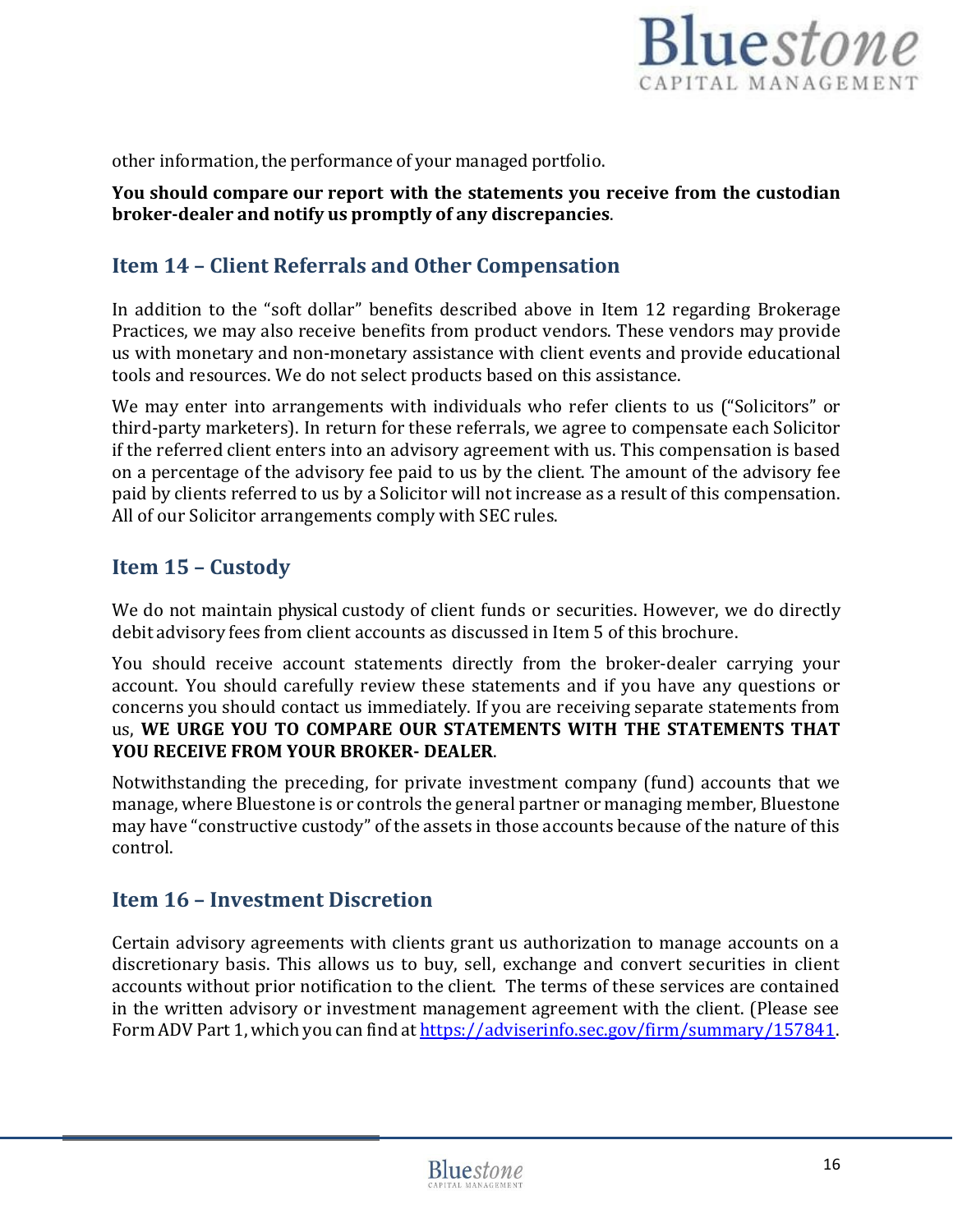

## <span id="page-16-0"></span>**Item 17 – Voting** *Client* **Securities (i.e., Proxy Voting)**

We generally DO NOT have authority to vote client securities. You will receive proxy voting material directly from the brokerage firm carrying your account. **You are responsible for voting all proxies**. We may prove information or advice regarding proxy issues. If you have any questions regarding a particular proxy solicitation, please call us.

You may request that we vote proxies on your behalf, which request will be honored solely at our discretion. If we agree to vote proxies on your behalf, we will follow our Proxy Voting Policies. We will maintain specific records as to how we voted your proxies, which are available upon request. You may also request to receive a copy of our Proxy Voting Policies by sending us a written request. If you designate us to vote proxies, you are advised of the following:

- 1. As a generally policy, votes will be cast in the best interest of the client.
- 2. On certain occasions, we may determine not to vote a proxy in the best interests of the client.
- 3. Proxies will be voted consistently.
- 4. Generally, issues related to executive compensation, incentive stock options, executive recruiting or any matter giving the company latitude in compensation matters or similar matters that could potentially be used to act in the company's best interest rather than clients' best interest will typically be voted no.
- 5. Neutral issues such as the retention or appointment of accounting oraudit services are typically voted yes.

## <span id="page-16-1"></span>**Item 18 – Financial Information**

We do not require or solicit prepayment of more than \$1,200 in fees per client six months or more in advance. There is no financial condition that is reasonably likely to impair our ability to meet our contractual commitments to you. We have not been the subject of a bankruptcy petition and neither have any of our Investment Advisor Representatives.

*(The following pages contains information about our portfolio managers and investment personnel.)*

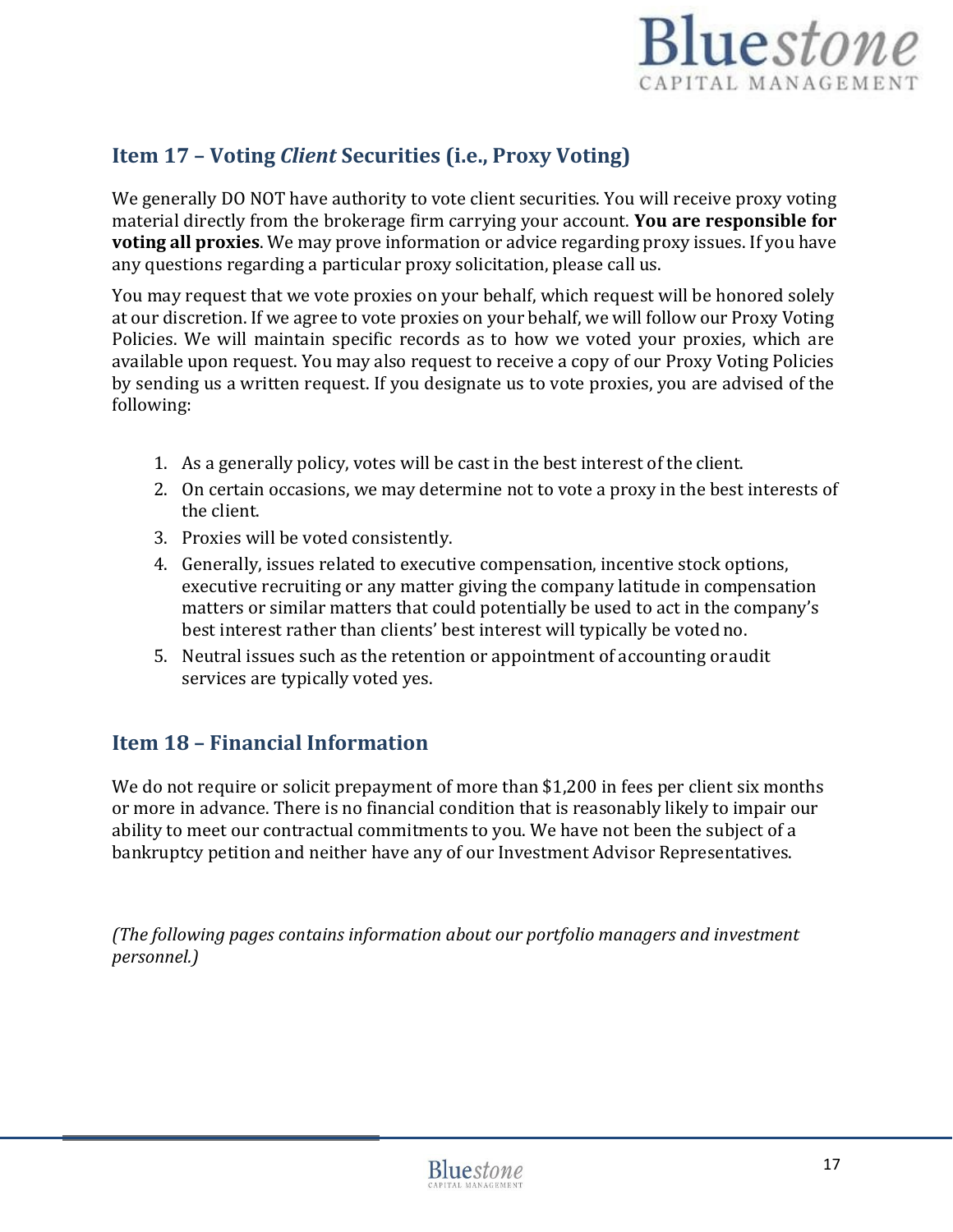

## **PORTFOLIO MANAGERS AND INVESTMENT PERSONNEL**

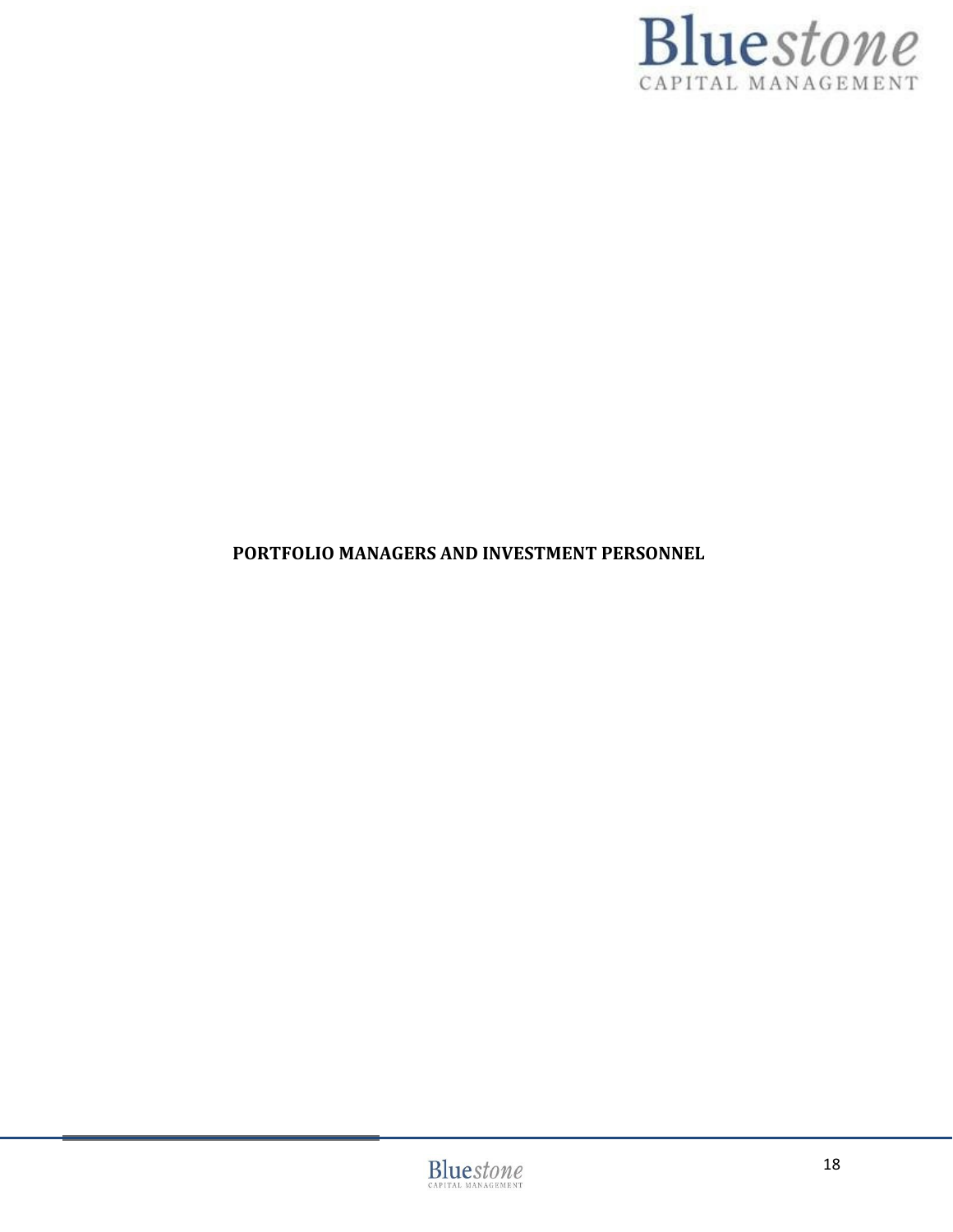



### **Brian C. Shevland, CEO**

**Bluestone Capital Management, LLC** 37 West Ave, Suite 301 Wayne PA 19087 610-337-6500 [www.bluestonecm.com](http://www.bluestonecm.com/)

#### **Educational Background and Business Experience:**

Brian has over 20 years of experience in investment management and financial services and is a founding member of Bluestone Capital Management, LLC. Brian is the lead Portfolio Manager and serves as head of the investment committee. Prior to Bluestone, Brian served as a portfolio manager for The Shevland Group, an investment management business where he focused his efforts on tactical asset allocation strategies based on his theory that diversification alone does not provide significant enough protection against major market downturns.

Brian graduated with a BS in Business from the Honors Scholars Program at the University of North Carolina at Wilmington, and he studied International Finance at University of Roehampton in London, England. He studied Spanish at Alhambra (from which he obtained a certificate) and he is fluent in that language, and he studied alternative investments at Wharton (from which he received a certificate). He also holds FINRA's Series 7 and 24 licenses, as well as the Series 66 license (the Series 66, or The Uniform Combined State Law Examination, was developed by the North American Securities Administrators Association to qualify persons as both securities agents and investment adviser representatives).

#### **Disciplinary History**: None

**Other Business:** Brian is a Principal with and owner of MCG Securities, LLC and with The Alpha Laboratory, and serves as a member of the board of directors of Benessere Capital Acquisition Corp., a special purpose acquisition company in which he has a personal investment. He may have interests in similar companies in the future, as well as serve on the boards of other public companies.

**Supervision:** Brian is the CEO of the firm. All personnel report to him.

Born 1978.